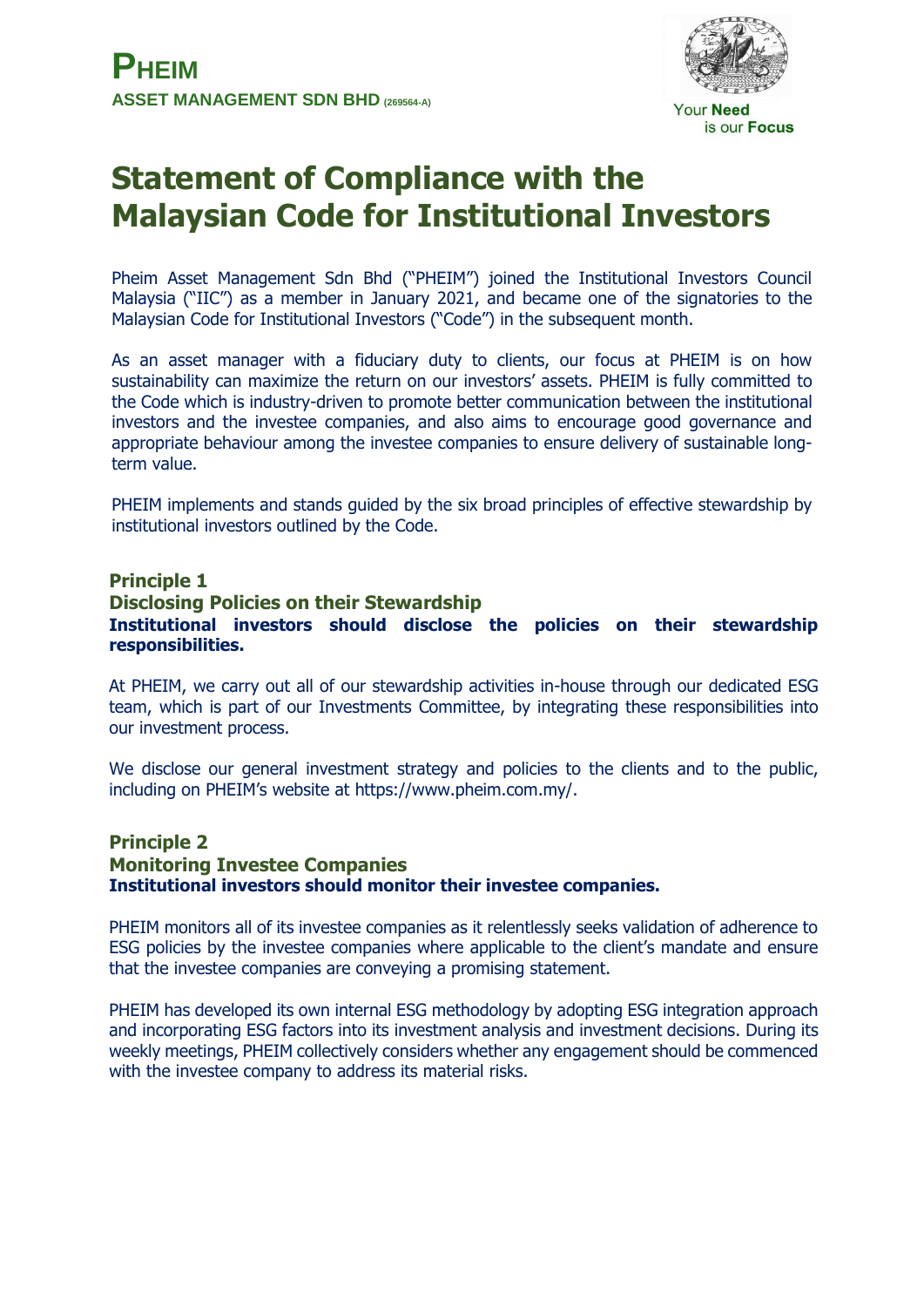

**Your Need** is our Focus

# **Principle 3 Engaging Investee Companies Institutional investors should engage with investee companies as appropriate.**

PHEIM constantly engages with the investee companies on matters such as strategy, performance, risk, capital structure, sustainability, corporate governance and other ESG factors to improve its understanding of their operation and make better investment decisions.

#### **Principle 4 Managing Conflict of Interest Institutional investors should adopt a robust policy on managing conflict of interest which should be publicly disclosed.**

PHEIM practices and maintains a publicly disclosed policy for identifying and managing conflicts of interest with the aim of taking all reasonable steps to protect the interests of its beneficiaries and clients.

In order to avoid any conflict of interest within the company, PHEIM has put in place a few policies for its employees such as:

- Personal Trading Declaration Policy
- Anti-Bribery Policy
- Code of Ethics
- Chinese Wall Policy
- **•** Gift Policy

It is our duty to uphold the utmost integrity when discharging our fiduciary duties. All policies have been endorsed by the Board of Directors and made well known to all staff. An annual training is provided to all staff as a refresher course on all those policies.

# **Principle 5**

# **Incorporating Sustainability Considerations Institutional investors should incorporate corporate governance and sustainability considerations into the investment decision-making process.**

PHEIM recognises the importance of the sustainability considerations and developed its own internal ESG rating policy to evaluate the investee companies. PHEIM will evaluate the investee companies in a holistic approach and table to the Investment Committee for consideration before making any final decision.

PHEIM evaluates the company's ESG score by assessing and making reference to the materiality of environmental, social and governance aspects of a company as suggested by the Sustainability Accounting Standard Board (SASB) and the Malaysian Code on Corporate Governance (MCCG). PHEIM also analyzes ESG ratings provided by the global rating agencies as a reference to complement PHEIM's internal ESG methodology.